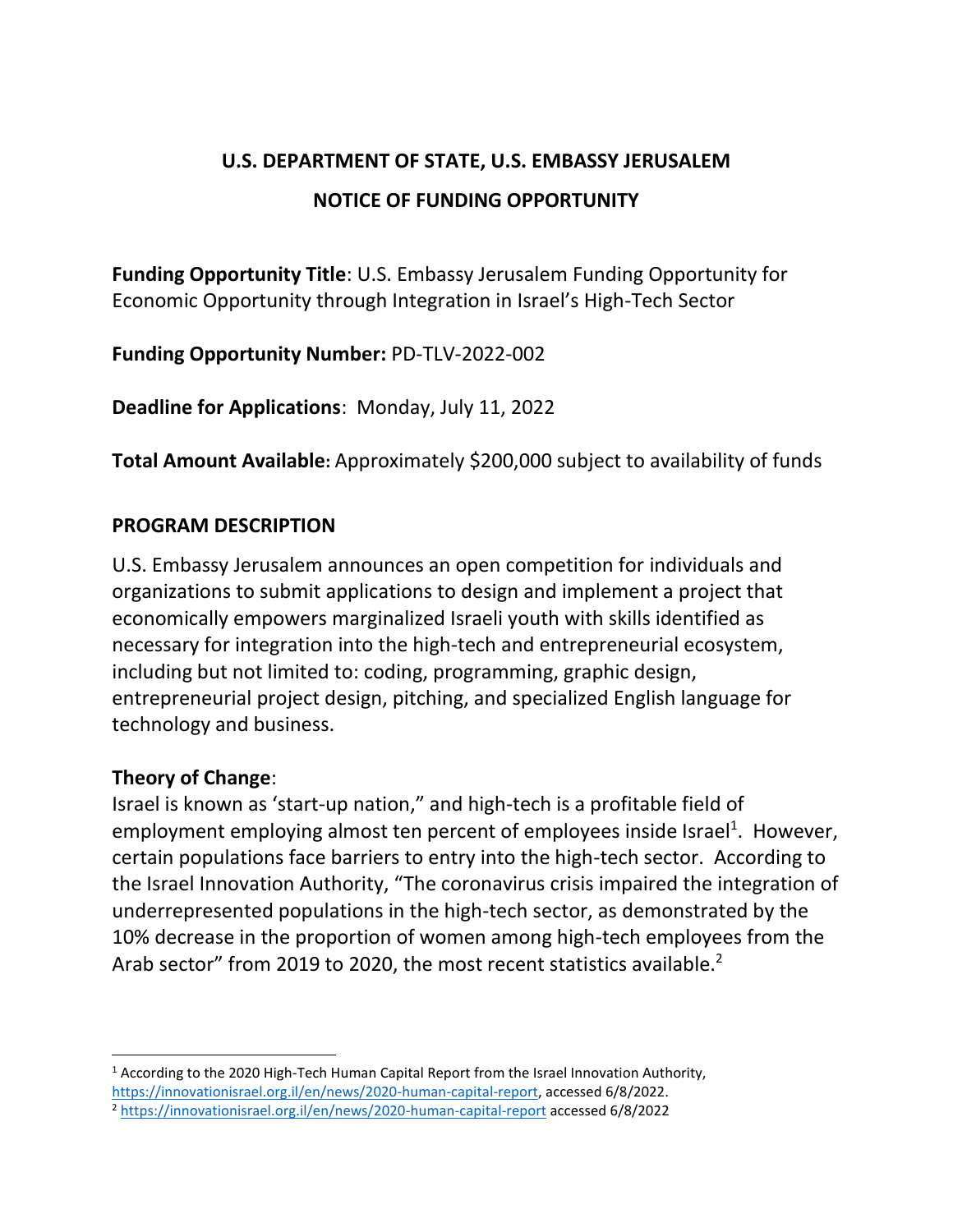Field experts have identified the lack of technological skills like coding, programming, and graphic design; business skills such as interviewing and CV writing; professional networks, work experience, and English language proficiency as barriers to entry into technological professions. Targeted training in these areas will facilitate marginalized individuals' entry into the high-tech sector, providing needed employment opportunities for minorities, increasing workforce diversity and all associated benefits and advantages therefrom, reducing the number of unfilled positions<sup>3</sup>, and lessening earnings gaps between minority and mainstream groups.

If minority and marginalized populations are provided the skills needed to overcome barriers to entry and successfully integrate into Israel's high-tech workforce, then Israel's economic security will grow.

## **Program Objectives**:

- At least 60%of project participants will have placements in technological jobs following their participation in the project.
- Participants will acquire or substantially (by more than 60%) increase proficiency in one or more of the following: coding, programming, graphic design, interviewing, CV and job application writing, specialized English language for business or technology.
- The provider will identify at least three businesses willing to employ graduates of the program.
- The provider will establish or expand an existing professional network for aspiring or early-career high-tech professionals from marginalized or peripheral groups.

## **Project Activities/Key Deliverables:**

• Skills-building activities may include lectures, trainings, workshops, courses, internships, conferences, mentoring, job shadowing, on-the-job training, and competitions. This list is not exhaustive nor exclusive.

<sup>&</sup>lt;sup>3</sup> "December 2020 saw 13,000 open technological positions, a 30% decline from the July 2019 estimate. Yet 60% of the companies continue to report difficulties recruiting research & development employees, regardless of the reported level of damage caused by the coronavirus pandemic." <https://innovationisrael.org.il/en/news/2020-human-capital-report> accessed 6/8/2022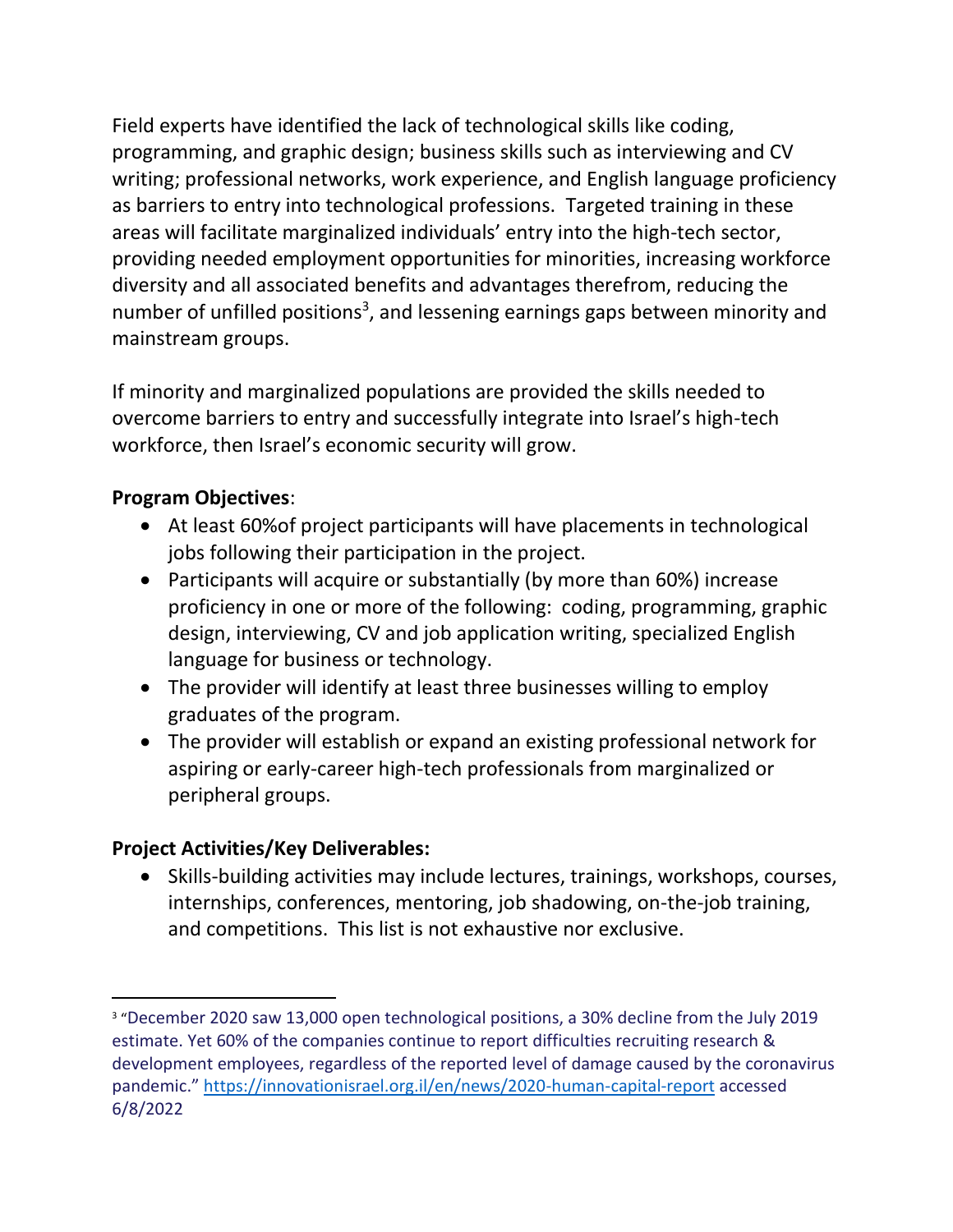- The provider will monitor and evaluate participants' skills acquisition against a baseline established at the start of the project. Use of external evaluation is encouraged.
- The provider, in coordination with U.S. Embassy staff, may use existing or establish new partnerships with field experts, teachers, trainers, private sector institutions, governmental representatives, and non-governmental organizations to conduct these activities.

## **Audiences:**

Target beneficiaries will be youth from periphery communities and disadvantaged groups including university students and young professionals, as well as relevant key policy figures.

For English language programs: Aspiring or early-career high-tech professionals. University students in their final year of studies in computer science or related fields, seeking employment in the technological sector. Must have a baseline understanding of/conversational proficiency in English.

## **B. FEDERAL AWARD INFORMATION**

Length of performance period: 1-2 years Number of awards anticipated: 1-5 awards Award amounts: minimum of \$40,000, maximum of \$200,000 Total available funding: \$200,000 Type of Funding: FY22 Anticipated program(s) start date: No later than September 30, 2022.

## **This notice is subject to availability of funding and may be subject to change.**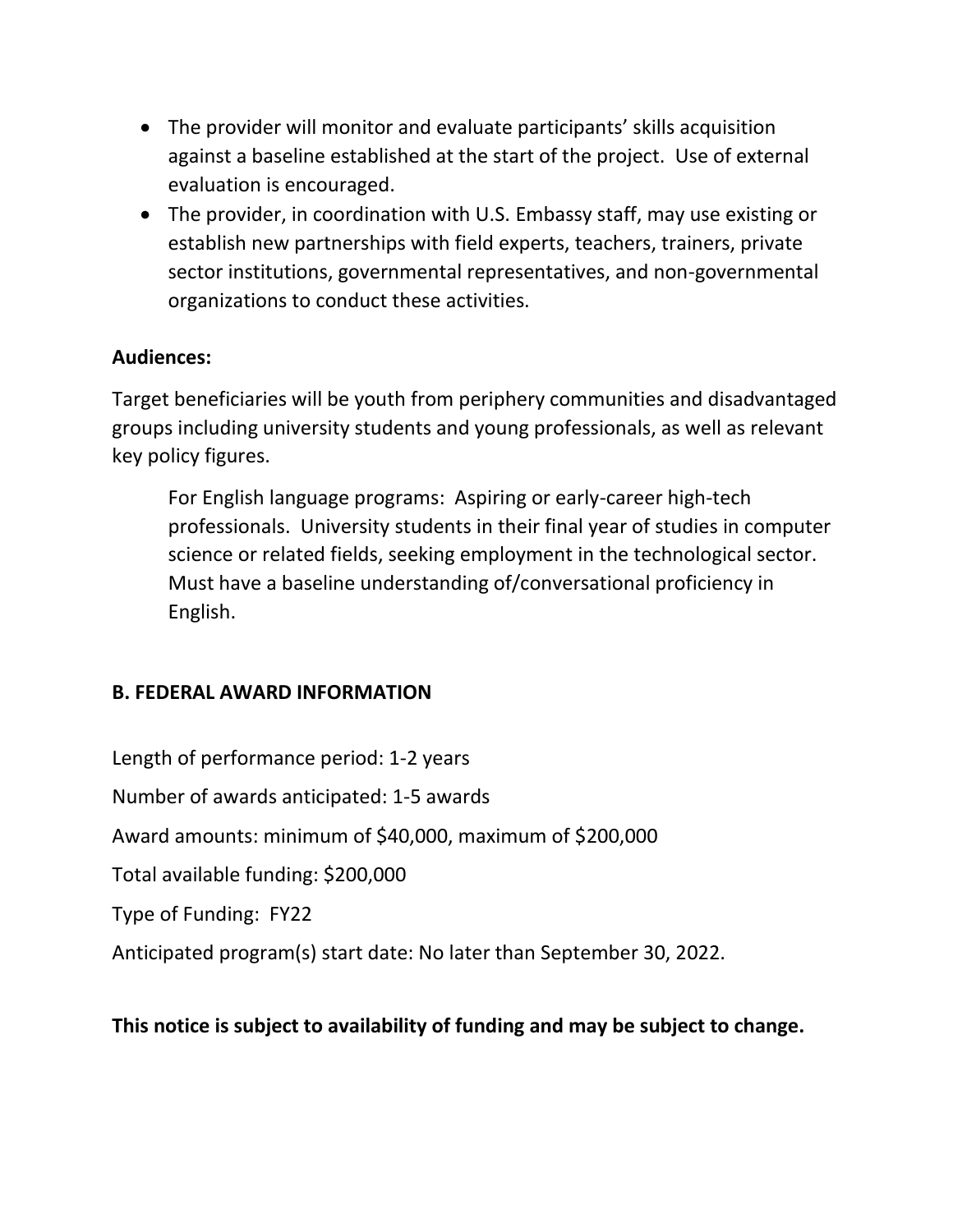**Funding Instrument Type:** Cooperative Agreement. In cooperative agreements the U.S. government staff are more actively involved in the grant's implementation.

## **C. ELIGILIBITY INFORMATION**

#### **Eligible Applicants**

Local and international:

Registered not-for-profit organizations, including think tanks and civil society/non-governmental organizations Public and private educational institutions Individuals

For-profit or commercial entities are not eligible to apply.

Applicants are encouraged to have existing private sector or government partnerships when relevant.

## **Cost Sharing or Matching**

Cost sharing is not required but encouraged. Funds from any other federal U.S. government source may not be used to match funds applied for under this funding program nor vice-versa.

## **Other Eligibility Requirements**

To be eligible to receive an award, all organizations must have a Unique Entity Identifier (UEI) number issued via [www.SAM.gov](http://www.sam.gov/) as well as a valid registration on [www.SAM.gov.](http://www.sam.gov/) Please see Section D.3 for more information. Individuals are not required to have a UEI or be registered in SAM.gov.

#### **Funding Restrictions**

The following types of projects are not eligible for funding:

Projects relating to partisan political activity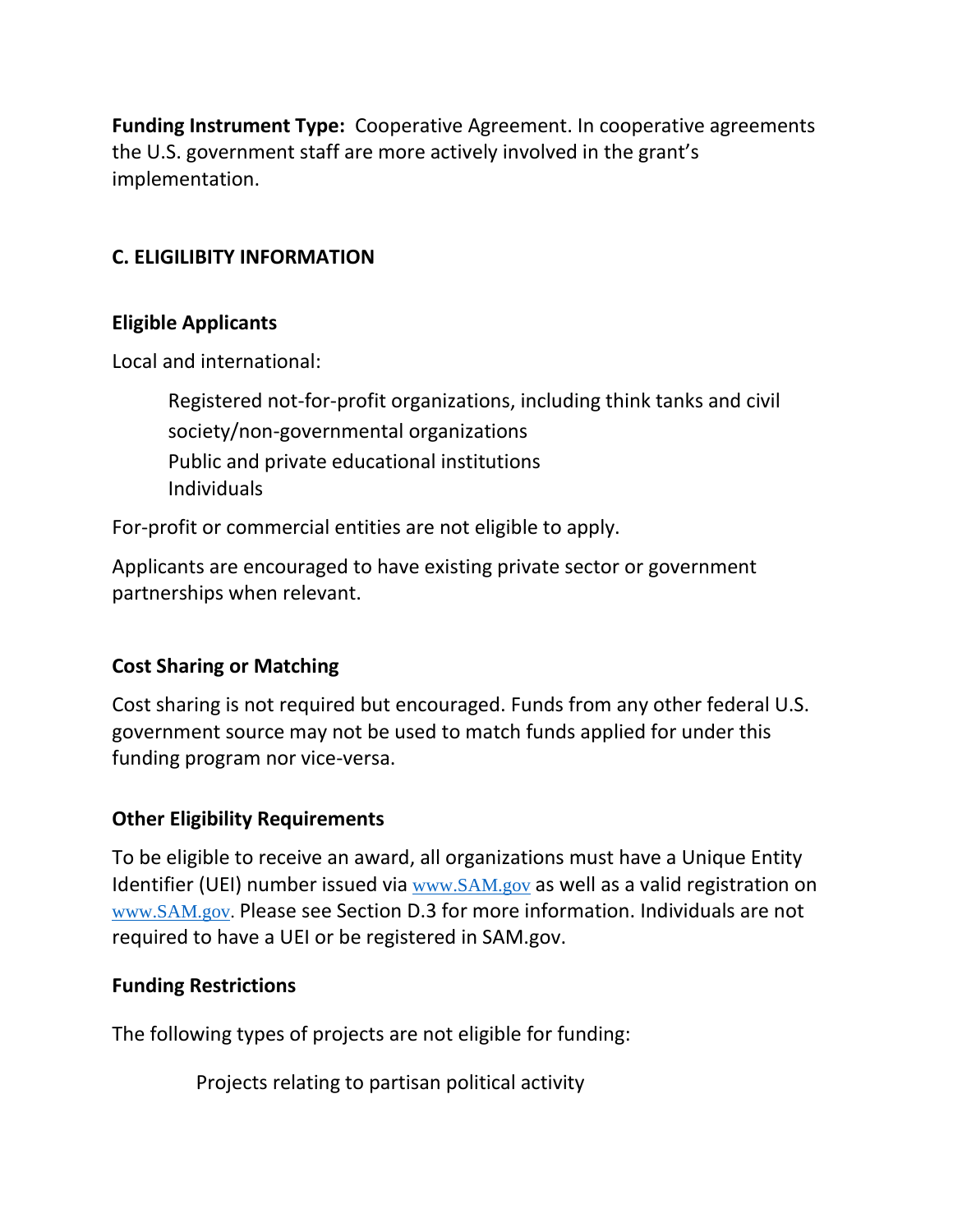Charitable or development activities Construction projects Projects that support specific religious activities or promote only one faith/religion Fund-raising campaigns Lobbying for specific legislation or projects Academic or scientific research Projects intended primarily for the growth/institutional development/maintenance of the applicant organization or its partner organizations Unsolicited proposals

## **D. APPLICATION AND SUBMISSION INFORMATION**

#### **Content and Form of Application Submission**

Please follow all instructions below carefully. Proposals that do not meet the requirements of this announcement or fail to comply with the stated requirements will be ineligible.

#### **Content of Application**

Please ensure:

The proposal clearly addresses the goals and objectives of this funding opportunity All documents are in English All budgets are in U.S. dollars All pages are numbered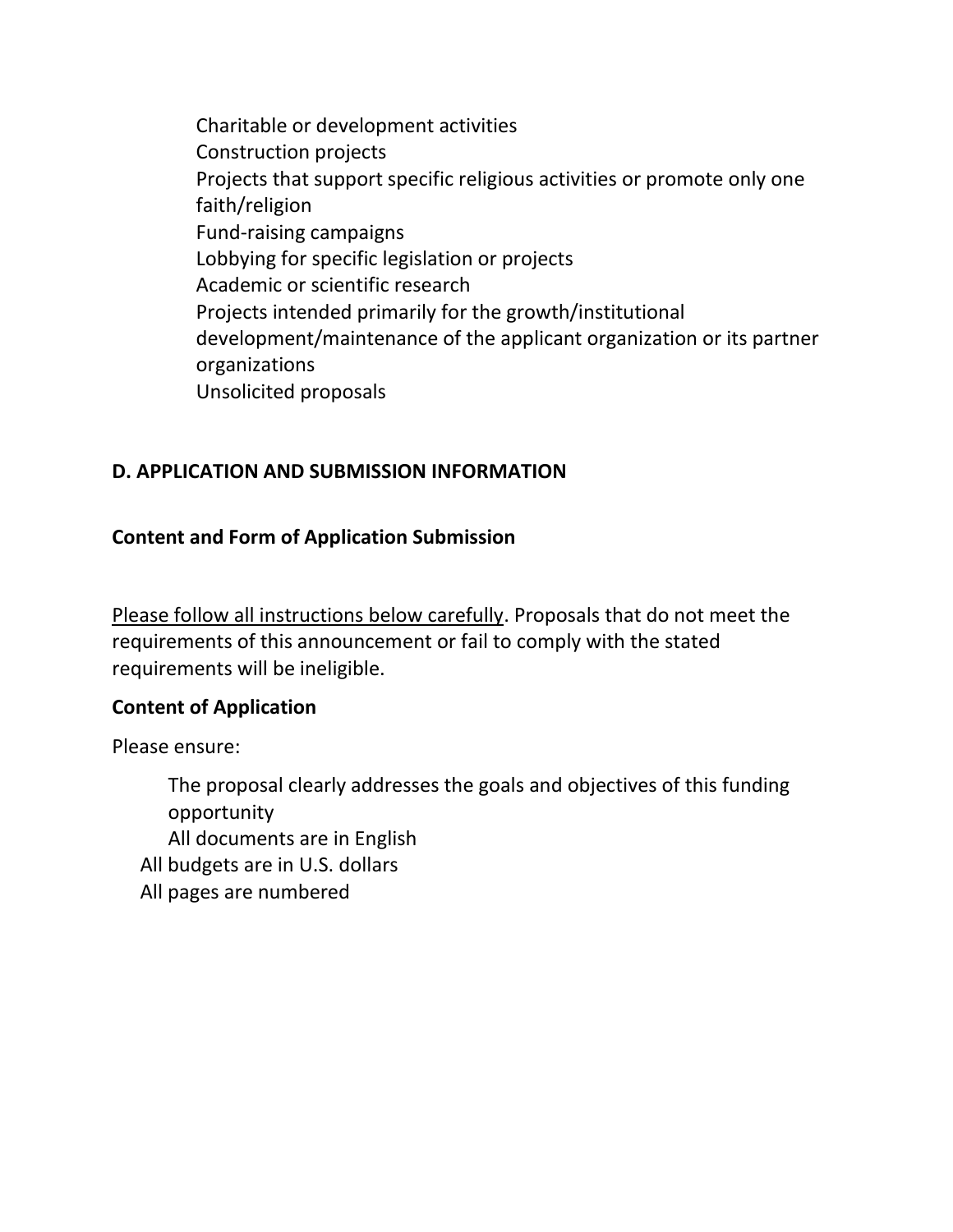The following documents are **required**:

## **1. Mandatory application forms**

*[SF-424](https://il.usembassy.gov/wp-content/uploads/sites/33/SF424_4_0-V4.0.pdf) (Application for Federal Assistance – organizations) or* 

*[SF-424-I](https://il.usembassy.gov/wp-content/uploads/sites/33/SF424_Individual_2_0-V2.0.pdf) (Application for Federal Assistance --individuals) (note: these forms will not open if you just click on them. Please download to your PC, then go to Downloads or the location you filed them and then click on file to open)*

**[Budget Worksheet](https://il.usembassy.gov/wp-content/uploads/sites/33/Budget-Worksheet-SE.xls) (please [see sample](https://il.usembassy.gov/wp-content/uploads/sites/33/Budget-Worksheet-for-grants-sample.xlsx) for directions) Budget Justification Narrative**: Please describe each of the budget expenses in detail as a separate attachment **[SF-424B](https://il.usembassy.gov/wp-content/uploads/sites/33/SF424B-V1.1-3.pdf)** *(Assurances for Non-Construction programs) (note: the SF-424B is required for individuals and for organizations not registered in [SAM.gov\)](https://sam.gov/)*

**2. Summary Page:** Cover sheet stating the applicant's name and organization, proposal date, program title, program period proposed start and end date, and brief purpose of the program.

**3. Proposal (5 pages maximum):** The proposal should contain sufficient information that anyone not familiar with it would understand exactly what the applicant wants to do. You may use your own proposal format, but it must include all the items below.

**Proposal Summary:** Short narrative that outlines the proposed program, including program objectives and anticipated impact.

**Introduction to the Organization or Individual applying**: A description of past and present operations, showing ability to implement the program, including information on all previous grants from the U.S. Embassy and/or U.S. government agencies.

**Problem Statement:** Clear, concise, and well-supported statement of the problem to be addressed and why the proposed program is needed **Program Goals and Objectives:** The "goals" describe what the program is intended to achieve. The "objectives" refer to the intermediate accomplishments on the way to the goals. These should be achievable and measurable.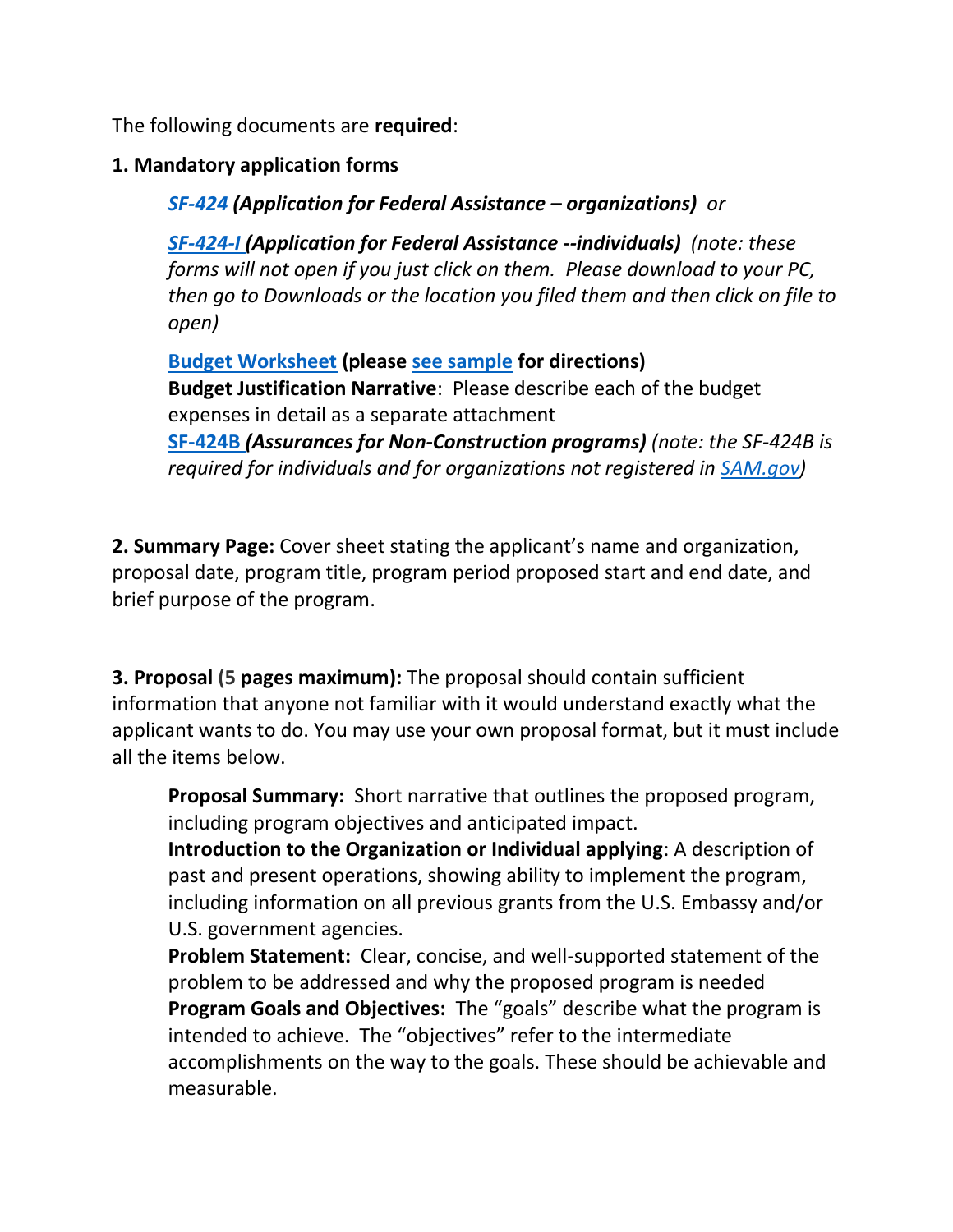**Program Activities**: Describe the program activities and how they will help achieve the objectives.

**Program Methods and Design**: A description of how the program is expected to work to solve the stated problem and achieve the goal. Include a logic model as appropriate.

**Proposed Program Schedule and Timeline:** The proposed timeline for the program activities. Include the dates, times, and locations of planned activities and events.

**Key Personnel:** Names, titles, roles and experience/qualifications of key personnel involved in the program. What proportion of their time will be used in support of this program?

**Program Partners:** List the names and type of involvement of key partner organizations and sub-awardees.

**Program Monitoring and Evaluation Plan:** This is an important part of successful grants. Throughout the timeframe of the grant, how will the content development and delivery activities be monitored to ensure they are happening in a timely manner, and how will outcomes be evaluated to make sure it is meeting the goals of the grant?

**Future Funding or Sustainability:** Applicant's plan for continuing the program beyond the grant period, or the availability of other resources, if applicable.

**Do No Harm**: In order to ensure the program does no harm, describe the precautions the organization will employ

#### **4. Attachment:**

1-page CV or resume of key personnel who are proposed for the program

#### **Required Registrations:**

All organizations applying for grants (except individuals) must obtain these registrations. All are free of charge:

[www.SAM.gov](https://gcc02.safelinks.protection.outlook.com/?url=http%3A%2F%2Fwww.sam.gov%2F&data=04%7C01%7Cfjeldkk%40state.gov%7C8a179f425ec644553b0a08da0c446ace%7C66cf50745afe48d1a691a12b2121f44b%7C0%7C0%7C637835785239027166%7CUnknown%7CTWFpbGZsb3d8eyJWIjoiMC4wLjAwMDAiLCJQIjoiV2luMzIiLCJBTiI6Ik1haWwiLCJXVCI6Mn0%3D%7C3000&sdata=1O%2BquRWkk5TWZ9R%2FzeWA%2BjVqSPwgts5FKs5lUXBCVGU%3D&reserved=0) registration which will generate a UEI NCAGE/CAGE code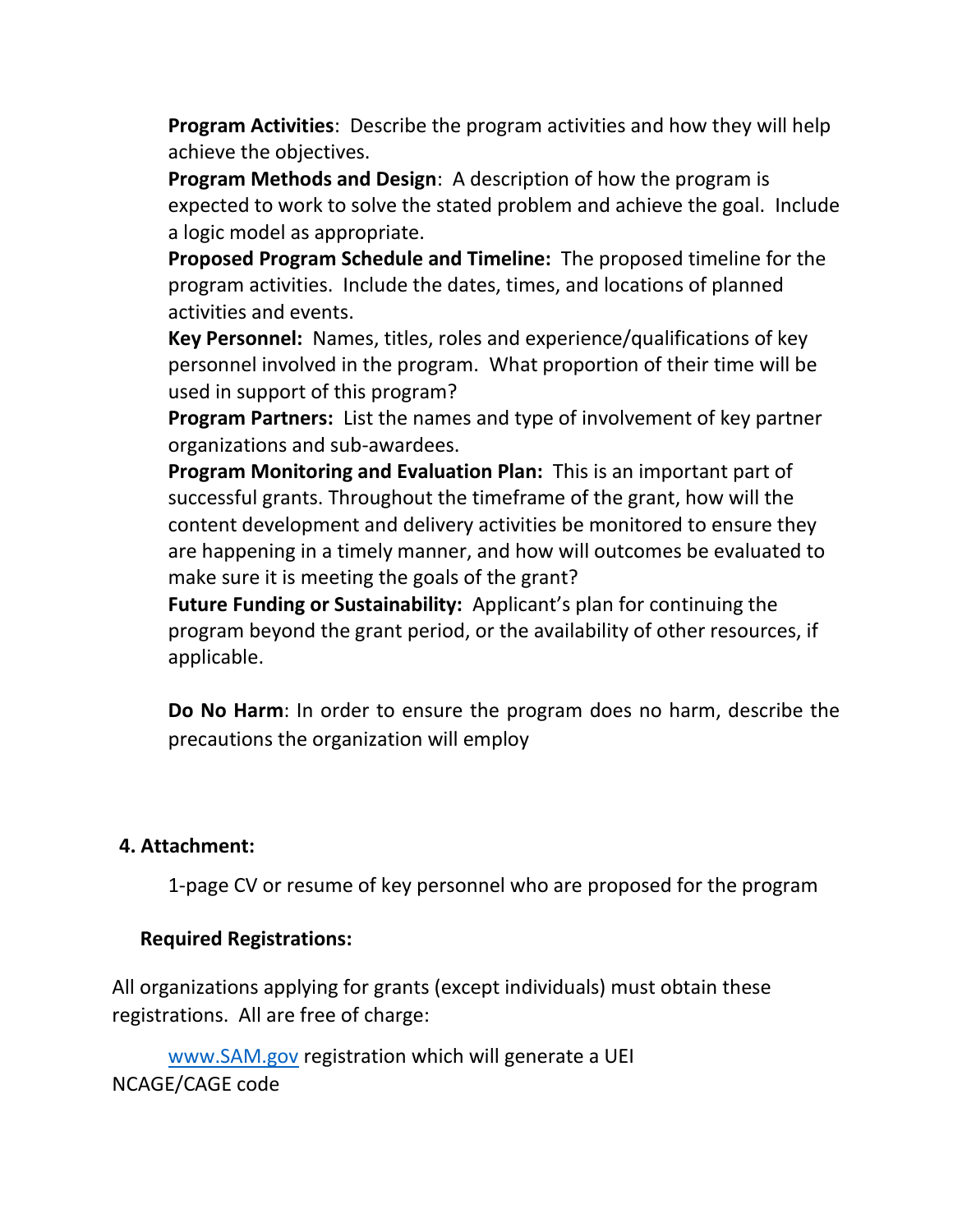Any applicant with an exclusion in the System for Award Management (SAM) is not eligible to apply for an assistance award in accordance with the OMB guidelines at 2 CFR 180 that implement Executive Orders 12549 (3 CFR, 1986 Comp., p. 189) and 12689 (3 CFR, 1989 Comp., p. 235), "Debarment and Suspension."

The Unique Entity Identifier (UEI) is one of the data elements mandated by Public Law 109-282, the Federal Funding Accountability and Transparency Act (FFATA), for all Federal awards. SAM.gov is the Federal government's primary database for complying with FFATA reporting requirements. OMB designated SAM.gov as the central repository to facilitate applicant and recipient use of a single public website that consolidates data on all federal financial assistance. Under the law, it is mandatory to register in SAM.gov.

The UEI will be assigned when an organization registers or renews it's registration in SAM.gov at [www.SAM.gov.](https://gcc02.safelinks.protection.outlook.com/?url=http%3A%2F%2Fwww.sam.gov%2F&data=04%7C01%7Cfjeldkk%40state.gov%7C8a179f425ec644553b0a08da0c446ace%7C66cf50745afe48d1a691a12b2121f44b%7C0%7C0%7C637835785239027166%7CUnknown%7CTWFpbGZsb3d8eyJWIjoiMC4wLjAwMDAiLCJQIjoiV2luMzIiLCJBTiI6Ik1haWwiLCJXVCI6Mn0%3D%7C3000&sdata=1O%2BquRWkk5TWZ9R%2FzeWA%2BjVqSPwgts5FKs5lUXBCVGU%3D&reserved=0) To access SAM.gov an organization is required to have a Login.gov account. Organization can create an account at [https://login.gov/.](https://gcc02.safelinks.protection.outlook.com/?url=https%3A%2F%2Flogin.gov%2F&data=04%7C01%7Cfjeldkk%40state.gov%7C8a179f425ec644553b0a08da0c446ace%7C66cf50745afe48d1a691a12b2121f44b%7C0%7C0%7C637835785239027166%7CUnknown%7CTWFpbGZsb3d8eyJWIjoiMC4wLjAwMDAiLCJQIjoiV2luMzIiLCJBTiI6Ik1haWwiLCJXVCI6Mn0%3D%7C3000&sdata=tZgLWndOJE4QfgsenOHTZxlAyGwD1%2FcsHk9zT0XqO9g%3D&reserved=0) As a reminder, organizations need to renew its sam.gov registration annually.

US-based organizations: A CAGE code will be automatically assigned when the U.S. organizations registers in [www.sam.gov.](https://gcc02.safelinks.protection.outlook.com/?url=http%3A%2F%2Fwww.sam.gov%2F&data=04%7C01%7Cfjeldkk%40state.gov%7C8a179f425ec644553b0a08da0c446ace%7C66cf50745afe48d1a691a12b2121f44b%7C0%7C0%7C637835785239027166%7CUnknown%7CTWFpbGZsb3d8eyJWIjoiMC4wLjAwMDAiLCJQIjoiV2luMzIiLCJBTiI6Ik1haWwiLCJXVCI6Mn0%3D%7C3000&sdata=1O%2BquRWkk5TWZ9R%2FzeWA%2BjVqSPwgts5FKs5lUXBCVGU%3D&reserved=0) CAGE must be renewed every 5 years. Site for CAGE: [https://cage.dla.mil/Home/UsageAgree.](https://gcc02.safelinks.protection.outlook.com/?url=https%3A%2F%2Fcage.dla.mil%2FHome%2FUsageAgree&data=04%7C01%7Cfjeldkk%40state.gov%7C8a179f425ec644553b0a08da0c446ace%7C66cf50745afe48d1a691a12b2121f44b%7C0%7C0%7C637835785239027166%7CUnknown%7CTWFpbGZsb3d8eyJWIjoiMC4wLjAwMDAiLCJQIjoiV2luMzIiLCJBTiI6Ik1haWwiLCJXVCI6Mn0%3D%7C3000&sdata=bFd%2Bl85kI4M5naGwjUh%2FT%2BhzzO9oM99ycJhXxaj8E0M%3D&reserved=0#_blank) Grantees may be asked for more information to finalized and must comply.

Foreign-based organizations: Must apply for a NCAGE code before registering in SAM.gov. Go to: [https://eportal.nspa.nato.int/AC135Public/CageTool/home](https://gcc02.safelinks.protection.outlook.com/?url=https%3A%2F%2Feportal.nspa.nato.int%2FAC135Public%2FCageTool%2Fhome&data=04%7C01%7Cfjeldkk%40state.gov%7C8a179f425ec644553b0a08da0c446ace%7C66cf50745afe48d1a691a12b2121f44b%7C0%7C0%7C637835785239027166%7CUnknown%7CTWFpbGZsb3d8eyJWIjoiMC4wLjAwMDAiLCJQIjoiV2luMzIiLCJBTiI6Ik1haWwiLCJXVCI6Mn0%3D%7C3000&sdata=%2BTHWRv0gnfDbegXazZ4K1%2FRbBP1LF6fHbu58wbsscVM%3D&reserved=0#_blank) to apply for a NCAGE code. NCAGE codes must be renewed every 5 years.

It is in the organization's best interest to check if their CAGE/or NCAGE codes are active. Organizations are required to register/or renew their CAGE or NCAGE codes **prior** to registering or renewing [www.sam.gov](https://gcc02.safelinks.protection.outlook.com/?url=http%3A%2F%2Fwww.sam.gov%2F&data=04%7C01%7Cfjeldkk%40state.gov%7C8a179f425ec644553b0a08da0c446ace%7C66cf50745afe48d1a691a12b2121f44b%7C0%7C0%7C637835785239027166%7CUnknown%7CTWFpbGZsb3d8eyJWIjoiMC4wLjAwMDAiLCJQIjoiV2luMzIiLCJBTiI6Ik1haWwiLCJXVCI6Mn0%3D%7C3000&sdata=1O%2BquRWkk5TWZ9R%2FzeWA%2BjVqSPwgts5FKs5lUXBCVGU%3D&reserved=0#_blank) . Both registration and renewals for both CAGE and NCAGE can take up to 10 days. Organization's legal address in NCAGE/CAGE must mirror www. sam.gov.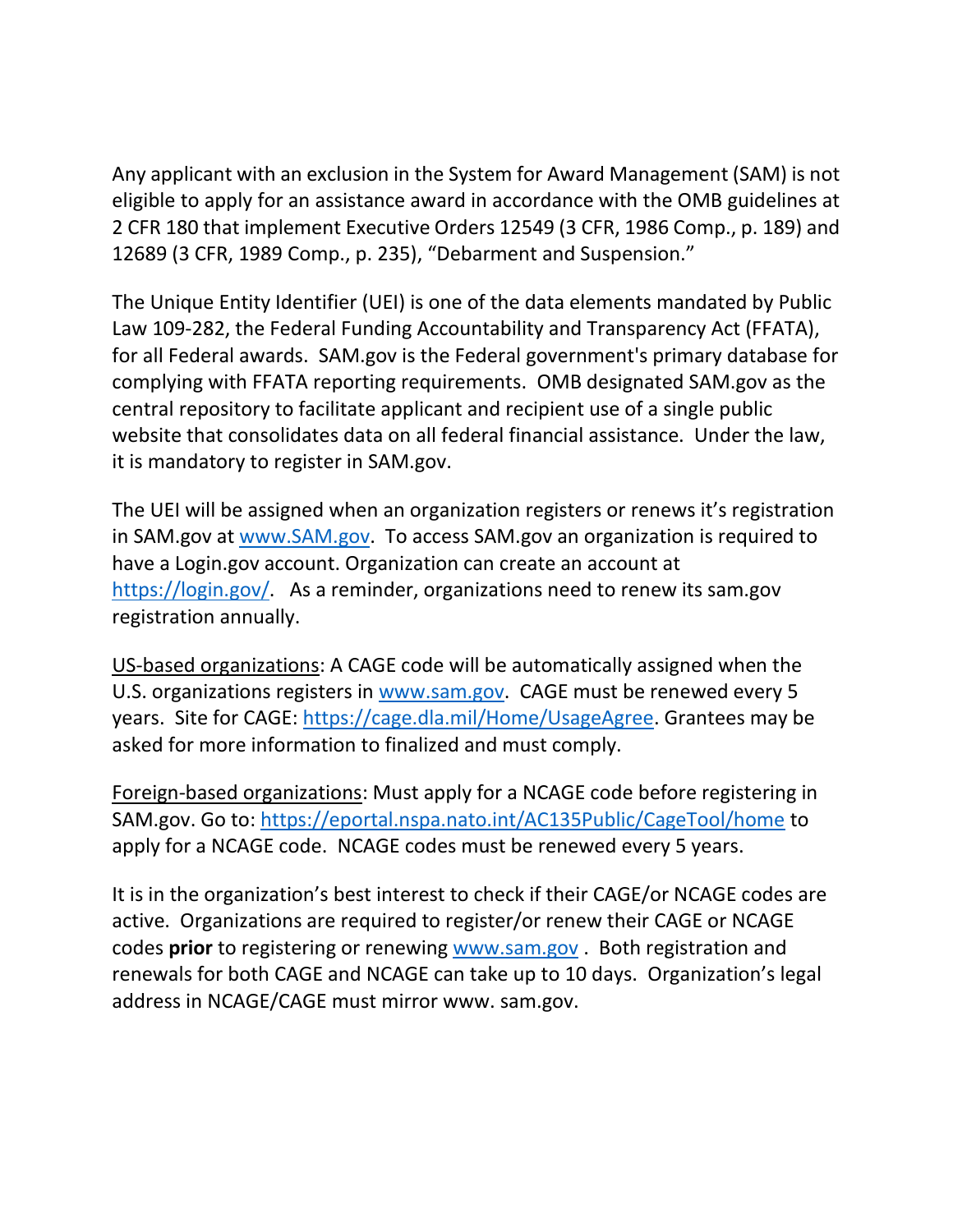[www.sam.gov](https://gcc02.safelinks.protection.outlook.com/?url=http%3A%2F%2Fwww.sam.gov%2F&data=04%7C01%7Cfjeldkk%40state.gov%7C8a179f425ec644553b0a08da0c446ace%7C66cf50745afe48d1a691a12b2121f44b%7C0%7C0%7C637835785239027166%7CUnknown%7CTWFpbGZsb3d8eyJWIjoiMC4wLjAwMDAiLCJQIjoiV2luMzIiLCJBTiI6Ik1haWwiLCJXVCI6Mn0%3D%7C3000&sdata=1O%2BquRWkk5TWZ9R%2FzeWA%2BjVqSPwgts5FKs5lUXBCVGU%3D&reserved=0#_blank) requires all entities to renew their registration once a year in order to maintain an active registration status in SAM.gov. It is the responsibility of the applicant to ensure it has an active registration in SAM.gov.

If an organization plans to issue a sub-contract or sub-award, those sub-awardees must also have a unique entity identifier (UEI number). Those entities can register for a UEI only at SAM.gov.

Organizations must apply for a registration in SAM.gov prior to submitting an application, and submit proof of having registered**.** All organizations applying for grants (except individuals) must obtain this registration, which is free of charge.

Note: A DUNS number is no longer required.

#### **Submission Dates and Times**

Applications are due no later than Monday, July 11, 2022

#### **Other Submission Requirements**

All application materials must be submitted by email to [TelAvivGrants@state.gov](mailto:TelAvivGrants@state.gov) and **not to individual staff**.

Embassy Jerusalem will accept proposals until 6:00 p.m. on Monday, July 11, 2022

The review committee will meet to evaluate proposals with the goal of providing an initial response within a month.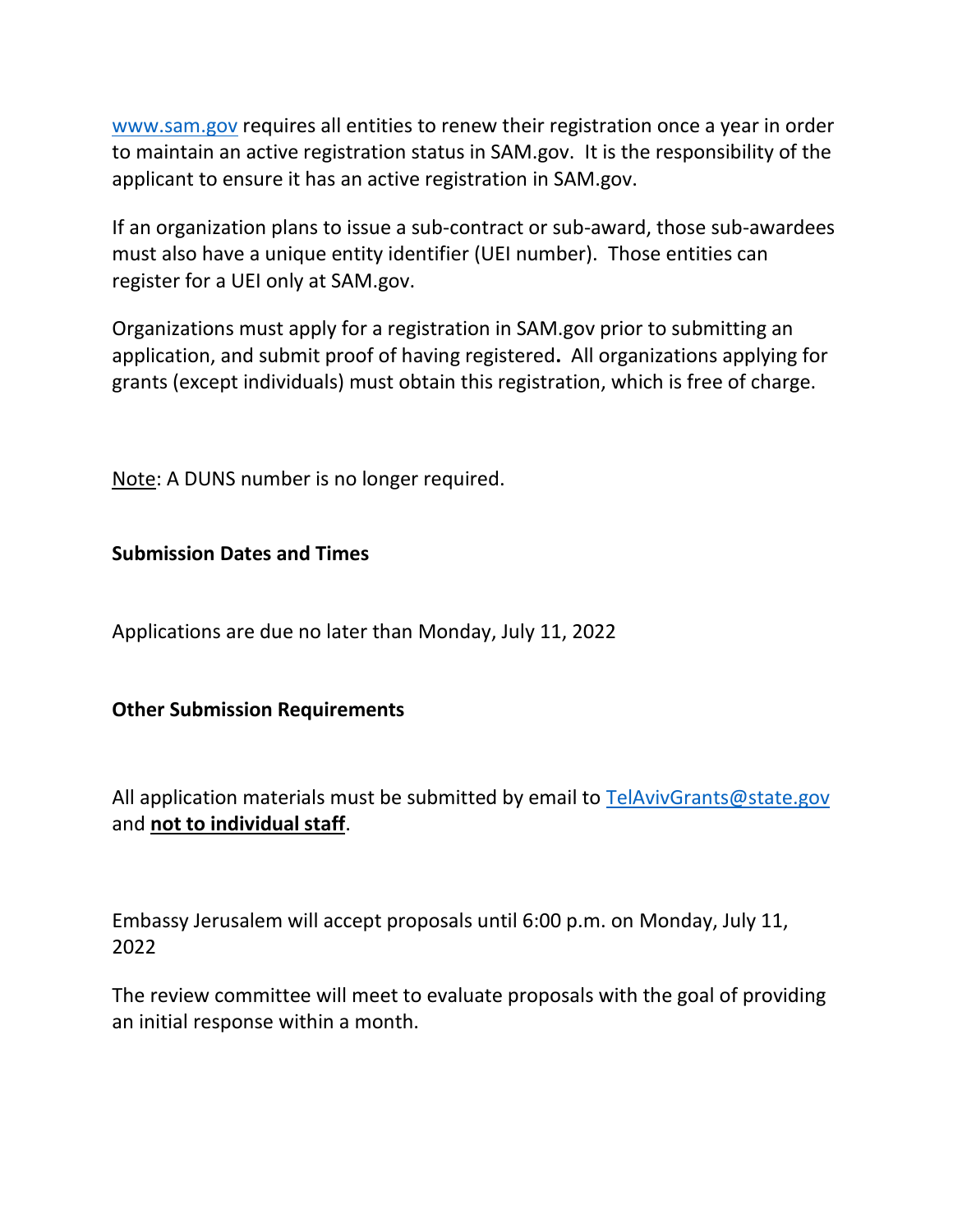#### **E. APPLICATION REVIEW INFORMATION**

**Review and Selection Process:** A review committee will evaluate all eligible applications.

#### **F. OTHER INFORMATION**

#### **Guidelines for Budget Justification**

**Personnel and Fringe Benefits**: Describe the wages, salaries, and benefits of temporary or permanent staff who will be working directly for the applicant on the program, and the percentage of their time that will be spent on the program.

**Travel:** Estimate the costs of travel and per diem for this program, for program staff, consultants or speakers, and participants/beneficiaries. If the program involves international travel, include a brief statement of justification for that travel.

**Equipment**: Describe any machinery, furniture, or other personal property that is required for the program, which has a useful life of more than one year (or a life longer than the duration of the program), and costs at least \$5,000 per unit.

**Supplies:** List and describe all the items and materials, including any computer devices, that are needed for the program. If an item costs more than \$5,000 or more per unit, then put it in the budget under Equipment.

**Contractual**: Describe goods and services that the applicant plans to acquire through a contract with a vendor. Also describe any sub-awards to non-profit partners that will help carry out the program activities.

**Other Direct Costs**: Describe other costs directly associated with the program, which do not fit in the other categories. For example, shipping costs for materials and equipment or applicable taxes. All "Other" or "Miscellaneous" expenses must be itemized and explained.